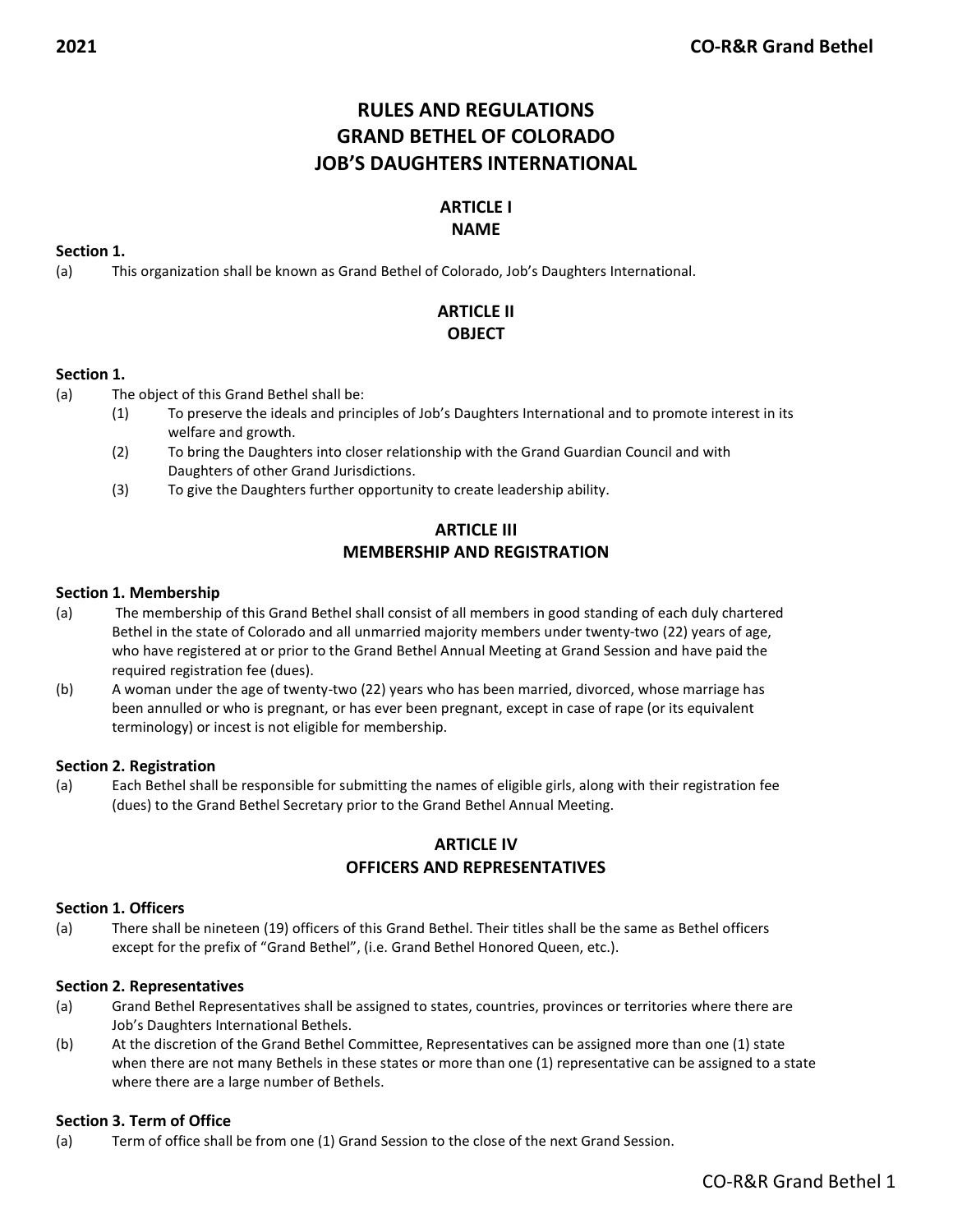#### Section 4. Vacancies

(a) Vacancies shall be filled by the Grand Bethel Committee with approval of the Grand Guardian.

# ARTICLE V ELIGIBILITY AND RESTRICTIONS

#### Section 1. Eligibility

- (a) Girls must be ten (10) years of age or older and have completed one (1) full term as a Bethel Officer or Bethel Choir to be eligible to hold a Grand Bethel office, excluding the Grand Bethel Honored Queen, Grand Bethel Senior Princess, and Grand Bethel Junior Princess, who shall be sixteen (16) years of age or older.
- (b) Girls must be ten (10) years or older to be eligible to serve as a Grand Bethel Representative.
- (c) To be eligible for an office or be a Representative, girls must pay their registration fee (dues) and register prior to the Grand Bethel Annual Meeting.
- (d) Girls must be in attendance at the Grand Bethel Annual Meeting in order to accept the position if their name should be drawn.

#### Section 2. Restrictions

- (a) The Grand Bethel Honored Queen (if necessary), the Grand Bethel Senior Princess and the Grand Bethel Junior Princess shall be drawn only from the names of the Honored Queens and Past Honored Queens in attendance at the Annual Grand Bethel meeting, who have submitted a letter of intent along with the Grand Bethel registration slip and registration fee (dues) to the Grand Bethel Committee. A girl shall be eligible to submit a letter of intent even though she has held a Grand Bethel office or been a Grand Bethel Representative the preceding year. The letter of intent must state her age, that she is willing to assume the responsibilities of the office and she has the support of her Bethel. The letter must be signed by three (3) members of the Executive Bethel Guardian Council and her parents.
- (b) Should a Grand Bethel Officer or a Grand Bethel Representative marry or fail to meet any requirement for membership eligibility during her term of office, she shall immediately resign from her office, sending written notice of the resignation to the Grand Bethel Guardian.
- (c) A girl who demits from one Bethel to another, except in the case of a Bethel closure, in the same Jurisdiction, must be a member of the Bethel to which she demitted one (1) full term before she is eligible to hold a Grand Bethel Office or be a Grand Bethel Representative.
- (d) The Grand Bethel Honored Queen and the Grand Bethel Senior Princess may not simultaneously hold the title of Miss Colorado Job's Daughter.
- (e) Active Grand Bethel Officers are not to be allowed to chaperone other Daughters for the term they are Grand Bethel Officers.
- (f) For a Daughter to submit her name for Grand Bethel Senior Princess, her Bethel must have approved her submitting her name by a majority vote.
- (g) A Grand Bethel Daughter who turns twenty (20) after selection or appointment may be installed and complete the term without being a CAV.

# ARTICLE VI DRAWING

#### Section 1. Procedure

- (a) Grand Bethel Officers shall be drawn from a box containing the names of eligible girls at the Grand Bethel Annual Meeting.
- (b) The Grand Bethel Committee shall again check the names of those eligible for the drawing at the time of drawing as to attendance and age.
- (c) No two (2) names from one (1) Bethel may be drawn for Officer until all Bethels present are represented.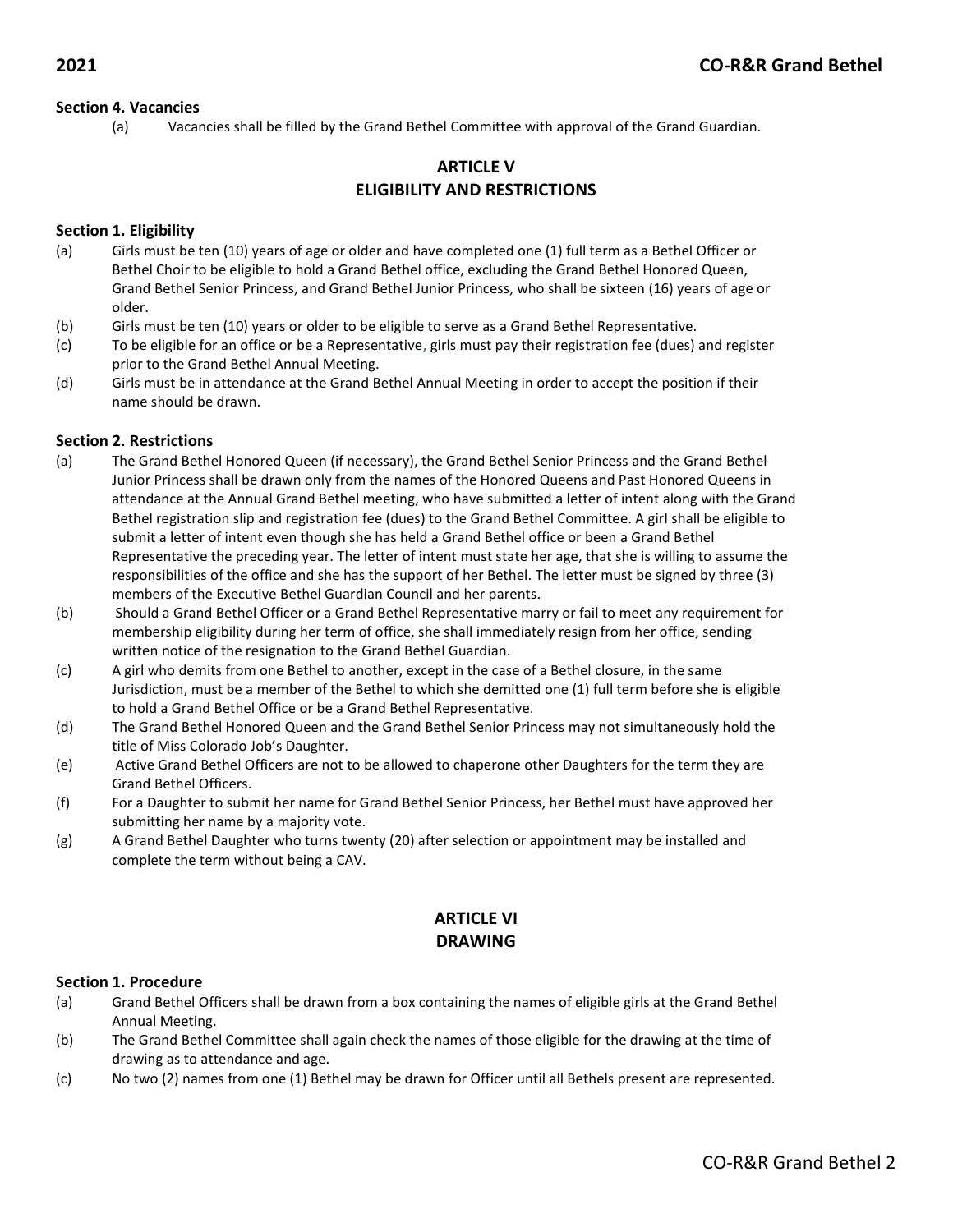# Section 2. Selection

- (a) The first name to be drawn will be the Grand Bethel Senior Princess unless the current Grand Bethel Senior Princess does not desire to advance to the office of Grand Bethel Honored Queen or is not present at the Grand Bethel Annual Meeting. If the current Senior Princess does not desire to advance, she must give written notice to the Grand Bethel Guardian thirty (30) days prior to the Grand Bethel Annual Meeting. Then the Grand Bethel Junior Princess shall be contacted and if she desires, she may advance to be the next Grand Bethel Honored Queen. If she does not desire to advance, the drawing shall begin with the office of Grand Bethel Honored Queen.
- (b) The Grand Bethel Musician shall be drawn immediately following the drawing for Grand Bethel Honored Queen (if necessary), Grand Bethel Senior Princess and Grand Bethel Junior Princess. The name will be drawn from the names of those registered members in attendance who have served as Bethel Musicians or possess musical talents.
- (c) Those names remaining after the offices of Grand Bethel Honored Queen (if necessary), Grand Bethel Senior Princess, Grand Bethel Junior Princess and Musician are filled shall be added to the names of all other eligible Grand Bethel members in attendance for the drawing of the remaining Grand Bethel Officers.
- (d) Grand Bethel Representatives will be drawn from the Bethels present.

# ARTICLE VII **MFFTINGS**

#### Section 1. Annual Meeting

(a) The Grand Bethel shall hold its Annual Meeting, the day and time to be determined by the Grand Bethel Committee.

#### Section 2. Degree of Royal Purple

(a) The Grand Bethel shall be responsible for the conferring of the Degree of Royal Purple to the designated recipients when requested. (See CO-R&R Royal Purple)

# ARTICLE VIII FINANCES

#### Section 1. The Grand Bethel shall derive its revenue as follows:

- (a) Each Daughter registered at the Grand Bethel Annual Meeting shall pay a registration fee (dues) as determined by the Grand Bethel Committee and voted on by the Grand Bethel Members at an Annual Meeting.
- (b) The Grand Bethel may conduct such fund-raising projects as may be necessary and appropriate. The Grand Bethel Guardian and the Grand Bethel Committee shall approve all money-making projects.
- (c) No indebtedness shall be incurred without the approval of the Grand Bethel Committee.

#### Section 2.

- (a) All funds belonging to the Grand Bethel shall be collected by the Grand Bethel Secretary in the name of the Grand Bethel and turned over to the Grand Bethel Committee Treasurer for deposit.
- (b) Bills properly authorized shall be paid by warrant, signed by the Grand Bethel Treasurer and countersigned by the Grand Bethel Guardian.

#### Section 3. Reimbursements

- (a) The Grand Bethel of Colorado will furnish the Grand Bethel Honored Queen attending Supreme Session the following reimbursements for expenses:
- (1) Round trip designated transportation to Supreme Session (maximum of five hundred dollars (\$500)
- (2) Three (3) nights stated lodging
- (3) Forty dollars (\$40) per diem per day for three (3) days.
- (4) Designated transportation fee to and from the airport, forty-five dollars (\$45) maximum.